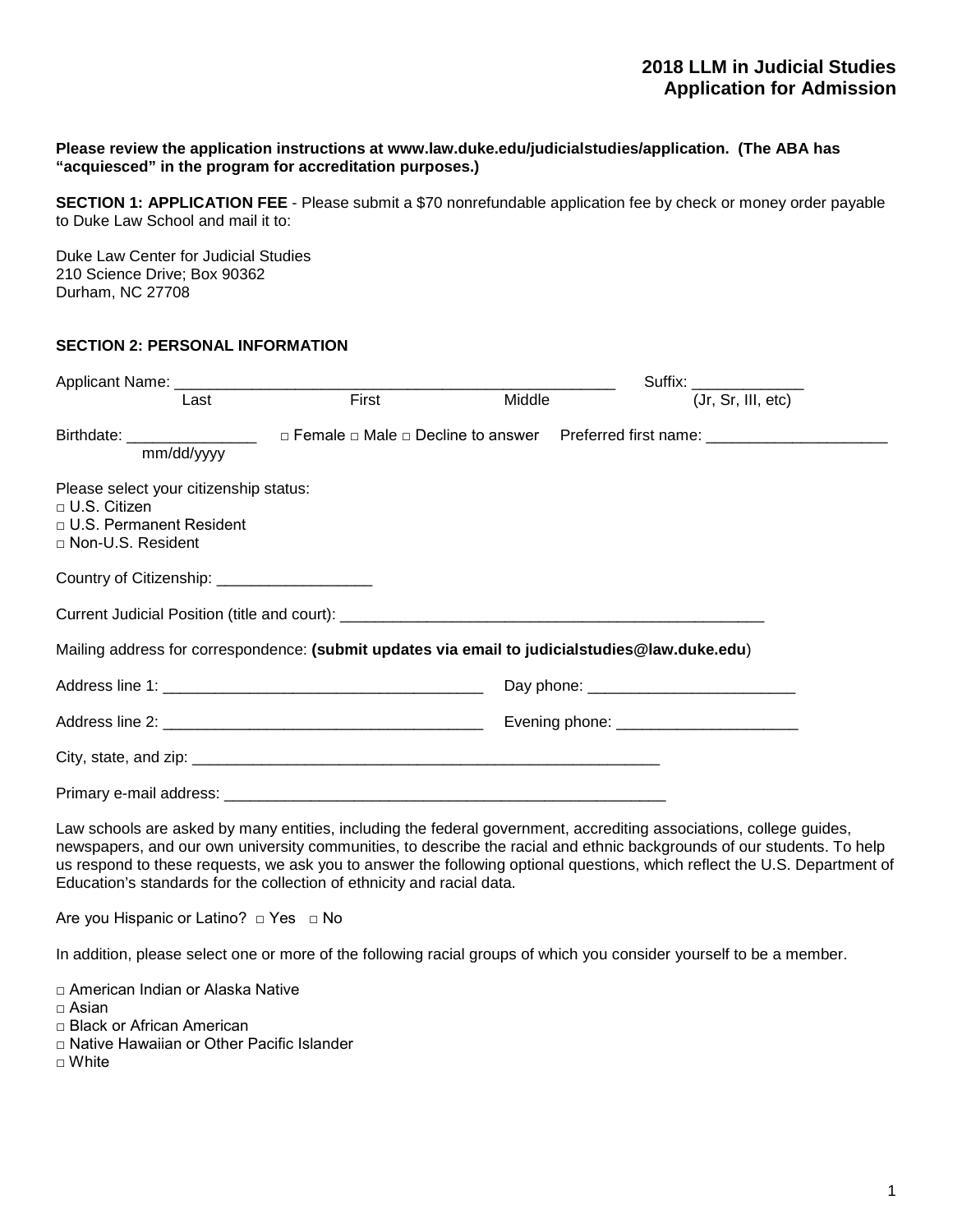## **SECTION 3: EDUCATIONAL AND PROFESSIONAL HISTORY**

Please list all colleges, universities, and law schools attended (attach separate sheet if necessary), with years of attendance and degree awarded

| <b>Name</b> | <b>City/State</b> | <b>Dates</b><br><b>Attended</b> | <b>Major</b> | Degree/Date<br>Awarded |
|-------------|-------------------|---------------------------------|--------------|------------------------|
|             |                   |                                 |              |                        |
|             |                   |                                 |              |                        |
|             |                   |                                 |              |                        |
|             |                   |                                 |              |                        |

Please list all professional experience in legal positions (judging, law practice, legal education, etc.)

| Organization | <b>Job Title</b> | <b>Dates</b> | Location |
|--------------|------------------|--------------|----------|
|              |                  |              |          |
|              |                  |              |          |
|              |                  |              |          |
|              |                  |              |          |
|              |                  |              |          |

## **SECTION 4: RESUME/CV AND PROFESSIONAL REFERENCES**

Please submit a resume or curriculum vitae and the names, titles, and contact information from two professional references whom we may contact to discuss your application.

## **SECTION 5: JURISDICTIONAL AUTHORITY (if applicable)**

Jurisdictional Authority: Federal judges and state supreme court judges are not required to complete this component. State court judges, other than supreme court justices, should identify the level of their court, i.e., trial or appellate; limited or general jurisdiction, criminal/civil and at what level (e.g., above \$50K). International judges should also identify the type of cases they handle.

\_\_\_\_\_\_\_\_\_\_\_\_\_\_\_\_\_\_\_\_\_\_\_\_\_\_\_\_\_\_\_\_\_\_\_\_\_\_\_\_\_\_\_\_\_\_\_\_\_\_\_\_\_\_\_\_\_\_\_\_\_\_\_\_\_\_\_\_\_\_\_\_\_\_\_\_\_\_\_\_\_\_\_\_\_\_\_\_\_\_\_\_\_\_\_\_\_

\_\_\_\_\_\_\_\_\_\_\_\_\_\_\_\_\_\_\_\_\_\_\_\_\_\_\_\_\_\_\_\_\_\_\_\_\_\_\_\_\_\_\_\_\_\_\_\_\_\_\_\_\_\_\_\_\_\_\_\_\_\_\_\_\_\_\_\_\_\_\_\_\_\_\_\_\_\_\_\_\_\_\_\_\_\_\_\_\_\_\_\_\_\_\_\_\_

\_\_\_\_\_\_\_\_\_\_\_\_\_\_\_\_\_\_\_\_\_\_\_\_\_\_\_\_\_\_\_\_\_\_\_\_\_\_\_\_\_\_\_\_\_\_\_\_\_\_\_\_\_\_\_\_\_\_\_\_\_\_\_\_\_\_\_\_\_\_\_\_\_\_\_\_\_\_\_\_\_\_\_\_\_\_\_\_\_\_\_\_\_\_\_\_\_

## **SECTION 6: TOEFL**

If applicable, please indicate the dates you took or will take the Test of English as a Foreign Language (TOEFL). You must take the TOEFL if your first language is not English and your undergraduate degree was obtained outside the U.S., unless you earned a JD degree from a U.S. law school.

TOEFL dates: \_\_\_\_\_\_\_\_\_\_\_\_\_\_\_\_\_\_ (mm/yyyy)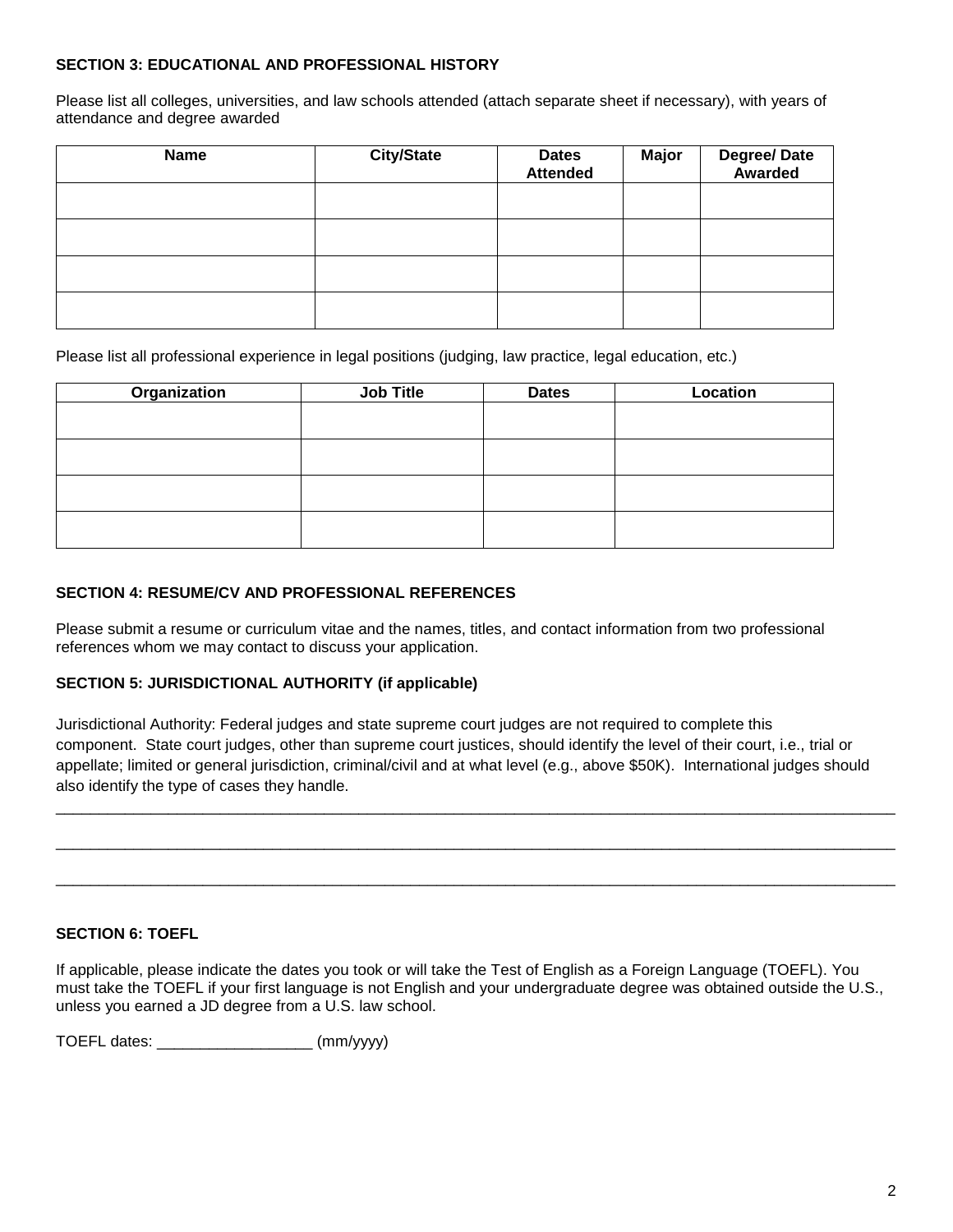#### **SECTION 7: PERSONAL STATEMENT**

Please submit a personal statement from 500 words to 1,000 words. The personal statement is your opportunity to introduce yourself to the admissions committee. You may wish to include any of the following: (1) why you want to enroll in the Judicial Studies program, (2) what you expect to gain from the program, and (3) how the program will support future professional endeavors. The space at the end of the document can be used for your personal statement (or it can be submitted as a separate PDF document).

\_\_\_\_\_\_\_\_\_\_\_\_\_\_\_\_\_\_\_\_\_\_\_\_\_\_\_\_\_\_\_\_\_\_\_\_\_\_\_\_\_\_\_\_\_\_\_\_\_\_\_\_\_\_\_\_\_\_\_\_\_\_\_\_\_\_\_\_\_\_\_\_\_\_\_\_\_\_\_\_\_\_\_\_\_\_\_\_\_\_\_\_\_\_\_\_\_

 $\_$  ,  $\_$  ,  $\_$  ,  $\_$  ,  $\_$  ,  $\_$  ,  $\_$  ,  $\_$  ,  $\_$  ,  $\_$  ,  $\_$  ,  $\_$  ,  $\_$  ,  $\_$  ,  $\_$  ,  $\_$  ,  $\_$  ,  $\_$  ,  $\_$  ,  $\_$  ,  $\_$  ,  $\_$  ,  $\_$  ,  $\_$  ,  $\_$  ,  $\_$  ,  $\_$  ,  $\_$  ,  $\_$  ,  $\_$  ,  $\_$  ,  $\_$  ,  $\_$  ,  $\_$  ,  $\_$  ,  $\_$  ,  $\_$  ,

\_\_\_\_\_\_\_\_\_\_\_\_\_\_\_\_\_\_\_\_\_\_\_\_\_\_\_\_\_\_\_\_\_\_\_\_\_\_\_\_\_\_\_\_\_\_\_\_\_\_\_\_\_\_\_\_\_\_\_\_\_\_\_\_\_\_\_\_\_\_\_\_\_\_\_\_\_\_\_\_\_\_\_\_\_\_\_\_\_\_\_\_\_\_\_\_\_

\_\_\_\_\_\_\_\_\_\_\_\_\_\_\_\_\_\_\_\_\_\_\_\_\_\_\_\_\_\_\_\_\_\_\_\_\_\_\_\_\_\_\_\_\_\_\_\_\_\_\_\_\_\_\_\_\_\_\_\_\_\_\_\_\_\_\_\_\_\_\_\_\_\_\_\_\_\_\_\_\_\_\_\_\_\_\_\_\_\_\_\_\_\_\_\_\_

 $\_$  ,  $\_$  ,  $\_$  ,  $\_$  ,  $\_$  ,  $\_$  ,  $\_$  ,  $\_$  ,  $\_$  ,  $\_$  ,  $\_$  ,  $\_$  ,  $\_$  ,  $\_$  ,  $\_$  ,  $\_$  ,  $\_$  ,  $\_$  ,  $\_$  ,  $\_$  ,  $\_$  ,  $\_$  ,  $\_$  ,  $\_$  ,  $\_$  ,  $\_$  ,  $\_$  ,  $\_$  ,  $\_$  ,  $\_$  ,  $\_$  ,  $\_$  ,  $\_$  ,  $\_$  ,  $\_$  ,  $\_$  ,  $\_$  ,

 $\_$  ,  $\_$  ,  $\_$  ,  $\_$  ,  $\_$  ,  $\_$  ,  $\_$  ,  $\_$  ,  $\_$  ,  $\_$  ,  $\_$  ,  $\_$  ,  $\_$  ,  $\_$  ,  $\_$  ,  $\_$  ,  $\_$  ,  $\_$  ,  $\_$  ,  $\_$  ,  $\_$  ,  $\_$  ,  $\_$  ,  $\_$  ,  $\_$  ,  $\_$  ,  $\_$  ,  $\_$  ,  $\_$  ,  $\_$  ,  $\_$  ,  $\_$  ,  $\_$  ,  $\_$  ,  $\_$  ,  $\_$  ,  $\_$  ,

 $\_$  ,  $\_$  ,  $\_$  ,  $\_$  ,  $\_$  ,  $\_$  ,  $\_$  ,  $\_$  ,  $\_$  ,  $\_$  ,  $\_$  ,  $\_$  ,  $\_$  ,  $\_$  ,  $\_$  ,  $\_$  ,  $\_$  ,  $\_$  ,  $\_$  ,  $\_$  ,  $\_$  ,  $\_$  ,  $\_$  ,  $\_$  ,  $\_$  ,  $\_$  ,  $\_$  ,  $\_$  ,  $\_$  ,  $\_$  ,  $\_$  ,  $\_$  ,  $\_$  ,  $\_$  ,  $\_$  ,  $\_$  ,  $\_$  ,

 $\_$  ,  $\_$  ,  $\_$  ,  $\_$  ,  $\_$  ,  $\_$  ,  $\_$  ,  $\_$  ,  $\_$  ,  $\_$  ,  $\_$  ,  $\_$  ,  $\_$  ,  $\_$  ,  $\_$  ,  $\_$  ,  $\_$  ,  $\_$  ,  $\_$  ,  $\_$  ,  $\_$  ,  $\_$  ,  $\_$  ,  $\_$  ,  $\_$  ,  $\_$  ,  $\_$  ,  $\_$  ,  $\_$  ,  $\_$  ,  $\_$  ,  $\_$  ,  $\_$  ,  $\_$  ,  $\_$  ,  $\_$  ,  $\_$  ,

## **SECTION 8: AWARDS AND DISTINCTIONS**

Please list any major awards or distinctions received during college or law school.

Please list any major awards or distinctions received for legal or judicial work.

## **SECTION 9: JUDICIAL EDUCATION AND PUBLICATIONS**

Please attach a list of judicial education programs you have attended that have been important to you. You may also attach any published writing, other than judicial opinions, which the admissions committee should consider.

### **SECTION 10: ELIGIBILITY**

Please confirm that you are currently serving in an eligible judicial position:

- \_\_\_\_ United States, state judge
- \_\_\_\_ United States, federal judge
- Foreign country, regional, or national judge

(Municipal judges, administrative law judges, arbitrators, and special masters are not eligible for this program.)

Please list the date that your current term of office expires: \_\_\_\_\_\_\_\_\_\_\_\_\_\_\_\_\_\_\_\_\_\_\_\_\_\_\_\_\_\_\_\_\_\_\_\_\_\_ (mm/dd/yyyy)

(Leave blank if not applicable.)

Please confirm that you can commit to the full two-year program:

Yes, I can commit to attending four weeks of courses at Duke each summer for the next two years.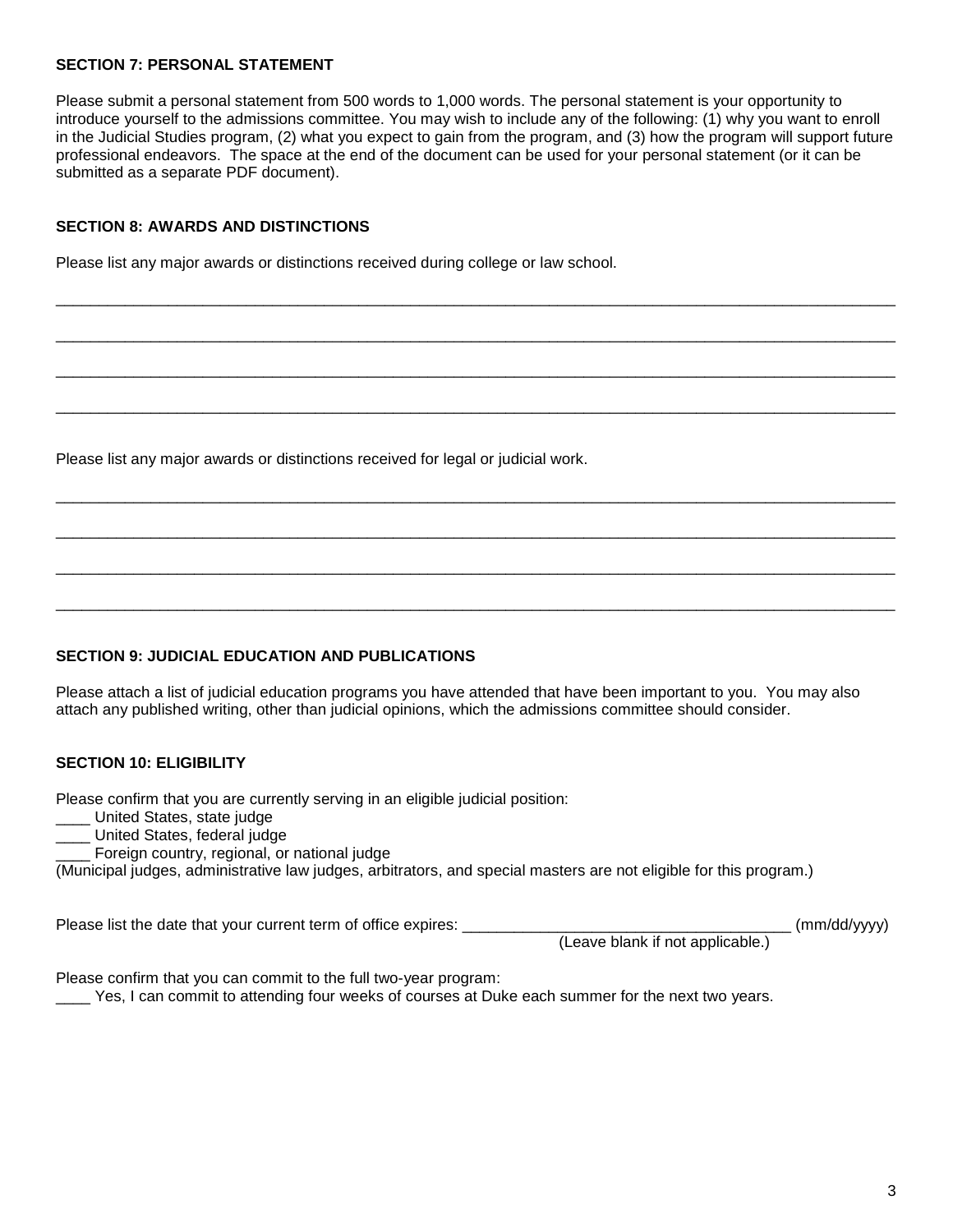# **SECTION 11: CONDITIONS OF APPLICATION AND SIGNATURE**

By signing this application, I certify that the information furnished is true and correct, and that all information on this form and submitted as part of this application is true and complete to the best of my knowledge. I understand that I am obligated to notify the Law School immediately if there is any change in the information provided. I understand that all material including, but not limited to, academic transcripts and letters of recommendation become the property of Duke Law School and will not be returned. I promise, if admitted, to obey the rules of all academic exercises performed for credit in the School.

# **SIGNATURE REQUIRED: \_\_\_\_\_\_\_\_\_\_\_\_\_\_\_\_\_\_\_\_\_\_\_\_\_\_\_\_\_\_\_\_\_\_\_\_\_\_\_\_ DATE: \_\_\_\_\_\_\_\_\_\_\_\_\_\_\_\_**

Please e-mail the completed application to: judicialstudies@law.duke.edu; or mail a hard copy to:

Center for Judicial Studies Duke University School of Law 210 Science Drive Box 90362 Durham, NC 27708-0362